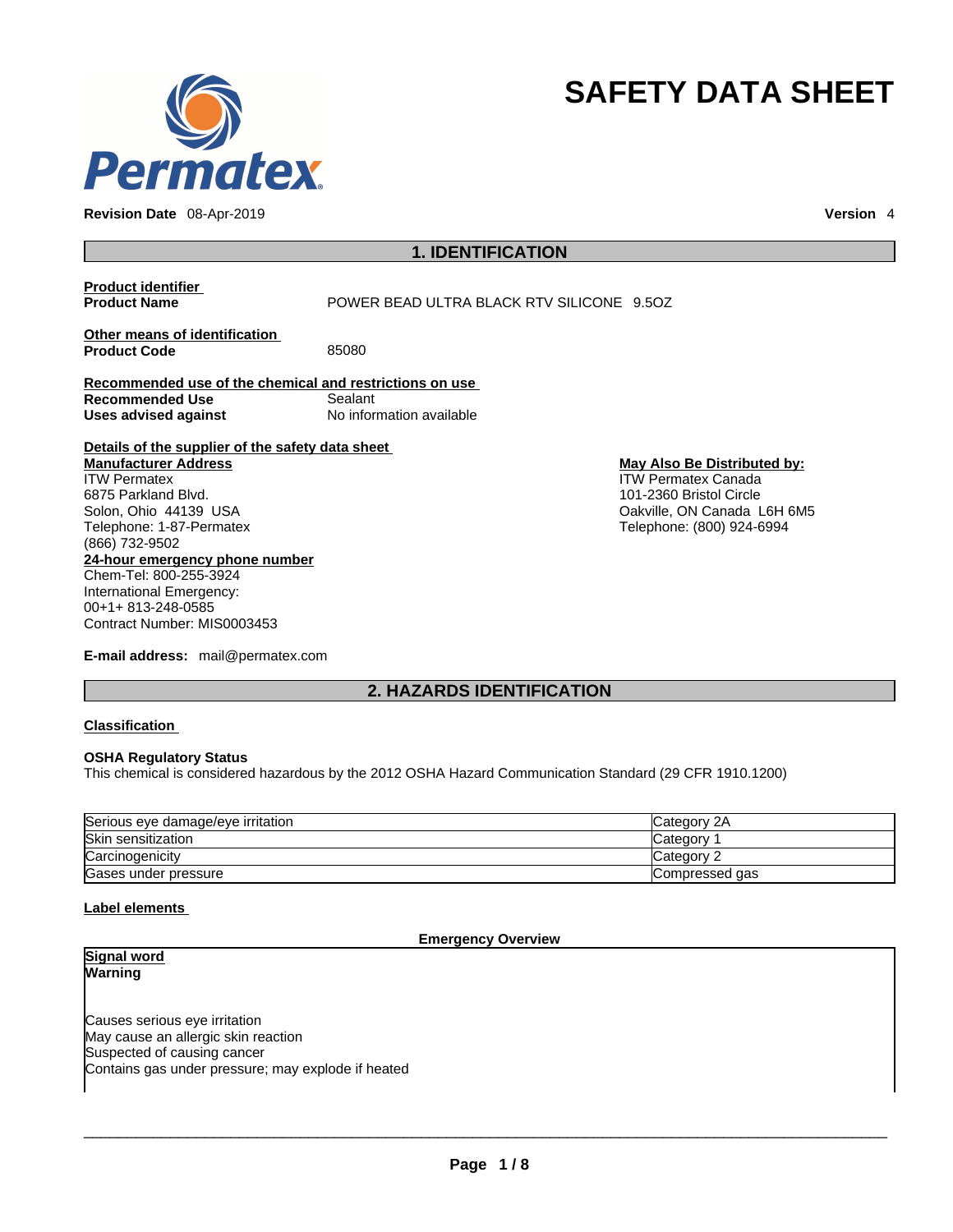

## **Precautionary Statements - Prevention**

Obtain special instructions before use Do not handle until all safety precautions have been read and understood Use personal protective equipment as required Wash face, hands and any exposed skin thoroughly after handling Avoid breathing dust/fume/gas/mist/vapors/spray Contaminated work clothing should not be allowed out of the workplace Wear protective gloves/protective clothing/eye protection/face protection

#### **Precautionary Statements - Response**

IF exposed or concerned: Get medical advice/attention Specific treatment (see supplemental first aid instructions on this label)

IF IN EYES: Rinse cautiously with water for several minutes. Remove contact lenses, if present and easy to do. Continue rinsing If eye irritation persists: Get medical advice/attention IF ON SKIN: Wash with plenty of soap and water If skin irritation or rash occurs: Get medical advice/attention Wash contaminated clothing before reuse

#### **Precautionary Statements - Storage**

Store locked up Protect from sunlight. Store in a well-ventilated place

#### **Precautionary Statements - Disposal**

Dispose of contents/container to an approved waste disposal plant

#### **Hazards not otherwise classified (HNOC)**  Not applicable

**Other Information** 

Not applicable

Unknown acute toxicity 27.18 % of the mixture consists of ingredient(s) of unknown toxicity

## **3. COMPOSITION/INFORMATION ON INGREDIENTS**

| <b>Chemical Name</b>    | <b>CAS No</b> | Weight-% |
|-------------------------|---------------|----------|
| SYNTHETIC ISOPARAFFINIC | 64742-47-8    | $3 - 7$  |
| <b>HYDROCARBON</b>      |               |          |
| NITROGEN                | 7727-37-9     | - 5      |
| 2-BUTANONE OXIME        | $96 - 29 - 7$ | - 5      |

## **4. FIRST AID MEASURES**

## **Description of first aid measures**

**General advice** Get medical advice/attention if you feel unwell.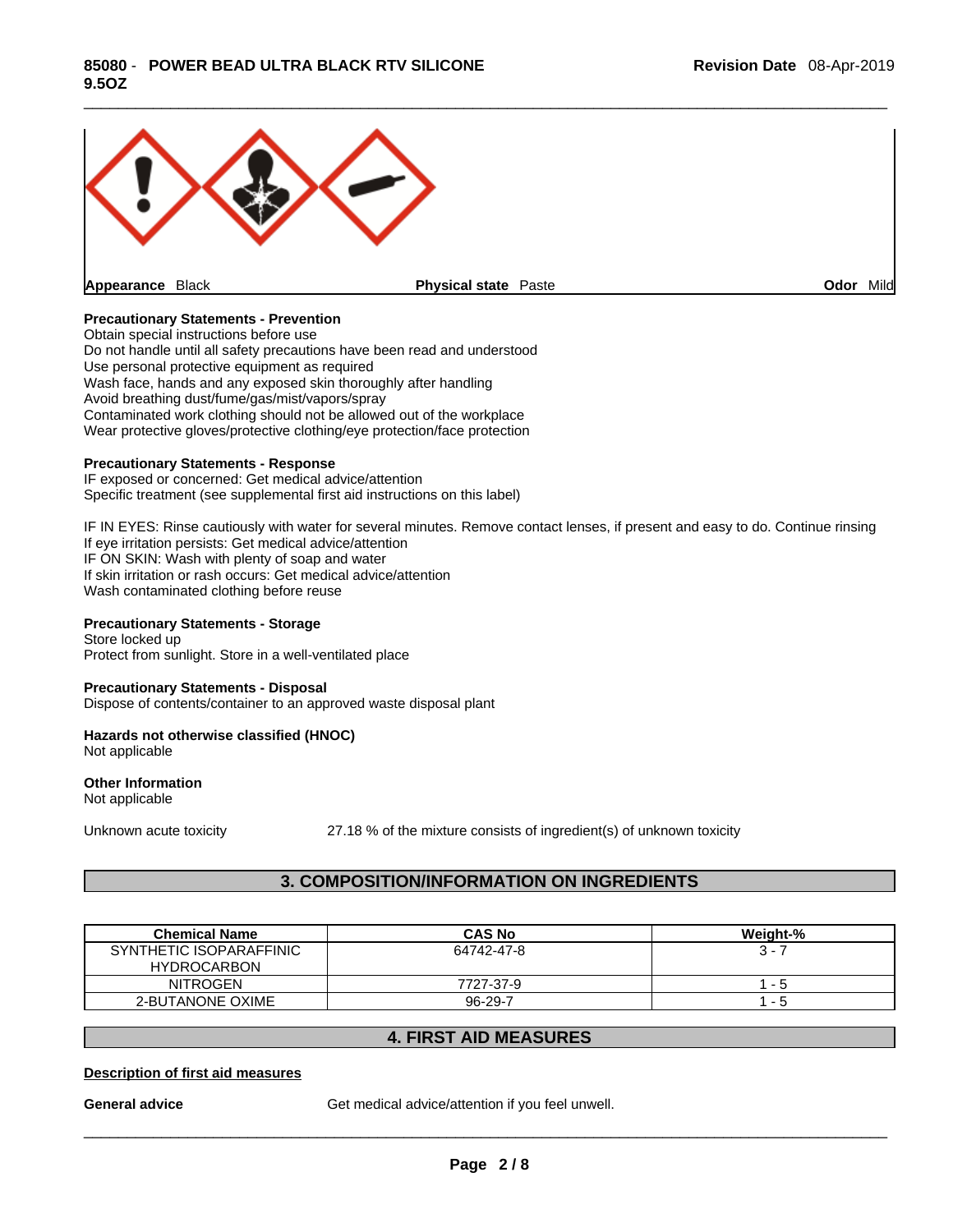| Eye contact                                                                                                | IF IN EYES: Rinse cautiously with water for several minutes. Remove contact lenses, if<br>present and easy to do. Continue rinsing. If eye irritation persists: Get medical<br>advice/attention. |
|------------------------------------------------------------------------------------------------------------|--------------------------------------------------------------------------------------------------------------------------------------------------------------------------------------------------|
| <b>Skin contact</b>                                                                                        | IF ON SKIN:. Wash with soap and water. If skin irritation or rash occurs: Get medical<br>advice/attention. Wash contaminated clothing before reuse.                                              |
| <b>Inhalation</b>                                                                                          | IF INHALED: Remove victim to fresh air and keep at rest in a position comfortable for<br>breathing. If symptoms persist, call a physician.                                                       |
| Ingestion                                                                                                  | IF SWALLOWED:. Do NOT induce vomiting. Never give anything by mouth to an<br>unconscious person. Call a physician.                                                                               |
| Self-protection of the first aider                                                                         | Ensure that medical personnel are aware of the material(s) involved and take precautions to<br>protect themselves.                                                                               |
| Most important symptoms and effects, both acute and delayed                                                |                                                                                                                                                                                                  |
| <b>Symptoms</b>                                                                                            | See section 2 for more information.                                                                                                                                                              |
|                                                                                                            | Indication of any immediate medical attention and special treatment needed                                                                                                                       |
| Note to physicians                                                                                         | Treat symptomatically.                                                                                                                                                                           |
|                                                                                                            | <b>5. FIRE-FIGHTING MEASURES</b>                                                                                                                                                                 |
| Suitable extinguishing media<br>Carbon dioxide (CO2), Dry chemical, Foam                                   |                                                                                                                                                                                                  |
| Unsuitable extinguishing media<br>None                                                                     |                                                                                                                                                                                                  |
| Specific hazards arising from the chemical<br>Contains gas under pressure; may explode if heated.          |                                                                                                                                                                                                  |
| <b>Explosion data</b><br><b>Sensitivity to Mechanical Impact</b><br><b>Sensitivity to Static Discharge</b> | None.<br>None.                                                                                                                                                                                   |
| Protective equipment and precautions for firefighters<br>protective gear.                                  | As in any fire, wear self-contained breathing apparatus pressure-demand, MSHA/NIOSH (approved or equivalent) and full                                                                            |
|                                                                                                            | <b>6. ACCIDENTAL RELEASE MEASURES</b>                                                                                                                                                            |
|                                                                                                            | <b>Personal precautions, protective equipment and emergency procedures</b>                                                                                                                       |
| <b>Personal precautions</b>                                                                                | Ensure adequate ventilation, especially in confined areas. Avoid contact with skin, eyes or<br>clothing. Wash thoroughly after handling. Contents under pressure.                                |
| <b>Environmental precautions</b>                                                                           |                                                                                                                                                                                                  |
| <b>Environmental precautions</b>                                                                           | See Section 12 for additional Ecological Information.                                                                                                                                            |
| Methods and material for containment and cleaning up                                                       |                                                                                                                                                                                                  |
| <b>Methods for containment</b>                                                                             | Prevent further leakage or spillage if safe to do so.                                                                                                                                            |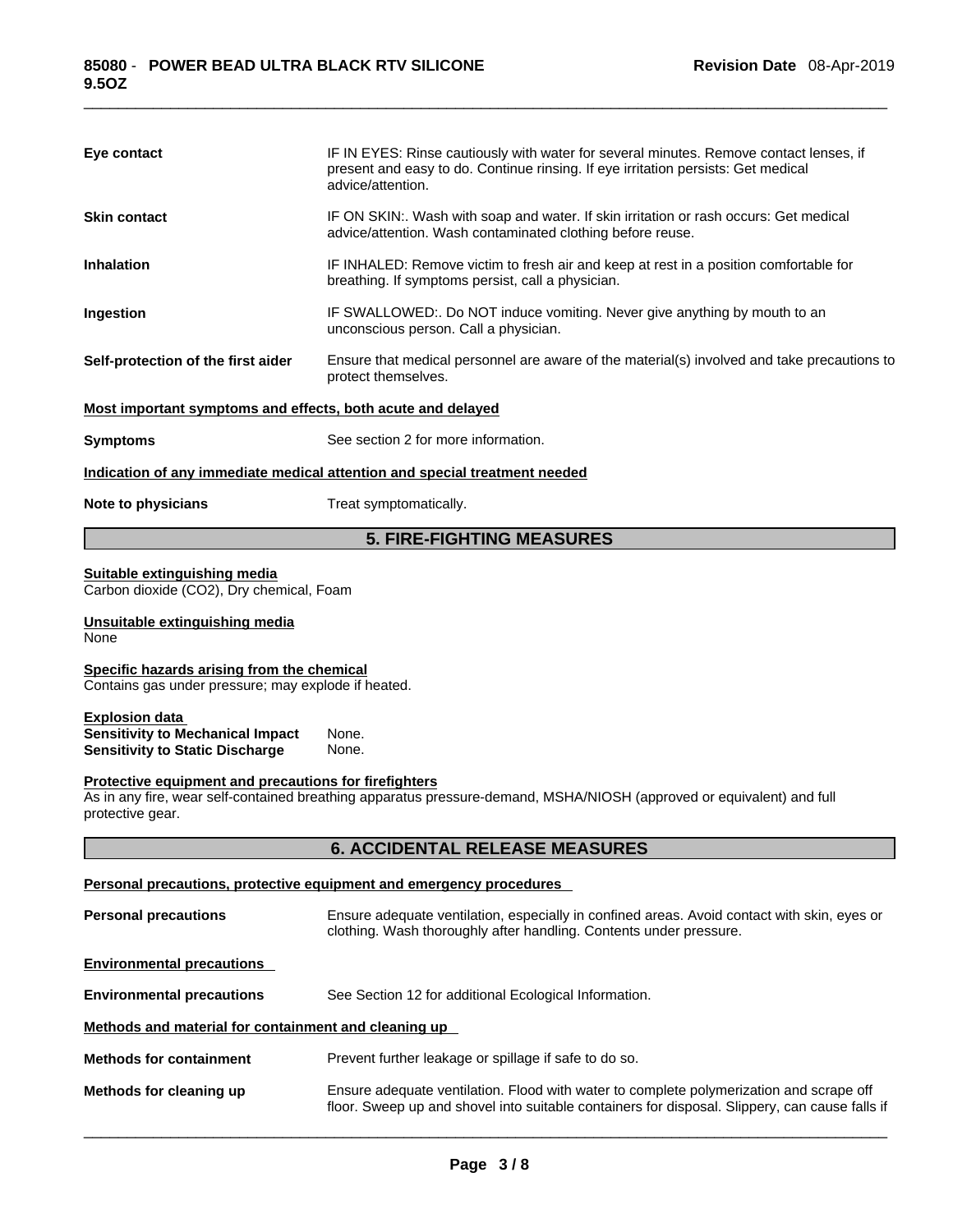|                                                              | walked on.                                                                                                                                                                                                                                                                                                                                                                             |
|--------------------------------------------------------------|----------------------------------------------------------------------------------------------------------------------------------------------------------------------------------------------------------------------------------------------------------------------------------------------------------------------------------------------------------------------------------------|
| Prevention of secondary hazards                              | Clean contaminated objects and areas thoroughly observing environmental regulations.                                                                                                                                                                                                                                                                                                   |
|                                                              | <b>7. HANDLING AND STORAGE</b>                                                                                                                                                                                                                                                                                                                                                         |
| <b>Precautions for safe handling</b>                         |                                                                                                                                                                                                                                                                                                                                                                                        |
| Advice on safe handling                                      | Handle in accordance with good industrial hygiene and safety practice. Avoid breathing<br>vapors or mists. Avoid contact with skin, eyes or clothing. Wash contaminated clothing<br>before reuse. Use personal protective equipment as required. Contents under pressure. Do<br>not puncture or incinerate cans. Keep away from heat/sparks/open flames/hot surfaces. -<br>No smoking. |
| Conditions for safe storage, including any incompatibilities |                                                                                                                                                                                                                                                                                                                                                                                        |
| <b>Storage Conditions</b>                                    | Protect from moisture. Protect from sunlight. Store in a well-ventilated place.                                                                                                                                                                                                                                                                                                        |
| Incompatible materials                                       | Strong oxidizing agents, Acids, Water                                                                                                                                                                                                                                                                                                                                                  |

## **8. EXPOSURE CONTROLS/PERSONAL PROTECTION**

## **Control parameters**

#### **Exposure Guidelines** .

| <b>Chemical Name</b>                                                  | <b>ACGIH TLV</b>                                   | <b>OSHA PEL</b>                                                                          | <b>NIOSH IDLH</b>                                                                   |  |
|-----------------------------------------------------------------------|----------------------------------------------------|------------------------------------------------------------------------------------------|-------------------------------------------------------------------------------------|--|
| <b>NITROGEN</b>                                                       | See Appendix F: Minimal                            |                                                                                          |                                                                                     |  |
| 7727-37-9                                                             | Oxygen Content                                     |                                                                                          |                                                                                     |  |
| NIOSH IDLH Immediately Dangerous to Life or Health                    |                                                    |                                                                                          |                                                                                     |  |
| <b>Other Information</b>                                              | (11th Cir., 1992).                                 | Vacated limits revoked by the Court of Appeals decision in AFL-CIO v. OSHA, 965 F.2d 962 |                                                                                     |  |
| <b>Appropriate engineering controls</b>                               |                                                    |                                                                                          |                                                                                     |  |
| <b>Engineering Controls</b>                                           | Showers<br>Eyewash stations<br>Ventilation systems |                                                                                          |                                                                                     |  |
| Individual protection measures, such as personal protective equipment |                                                    |                                                                                          |                                                                                     |  |
| <b>Eye/face protection</b>                                            |                                                    | Tight sealing safety goggles.                                                            |                                                                                     |  |
| Skin and body protection                                              |                                                    | Wear protective natural rubber, nitrile rubber, Neoprene™ or PVC gloves.                 |                                                                                     |  |
| <b>Respiratory protection</b>                                         | appropriate.                                       | Use NIOSH-approved air-purifying respirator with organic vapor cartridge or canister, as |                                                                                     |  |
| <b>General Hygiene Considerations</b>                                 | clothing is recommended.                           |                                                                                          | When using do not eat, drink or smoke. Regular cleaning of equipment, work area and |  |
|                                                                       |                                                    | 9. PHYSICAL AND CHEMICAL PROPERTIES                                                      |                                                                                     |  |

| 9.1. Information on basic physical and chemical properties |                          |  |  |
|------------------------------------------------------------|--------------------------|--|--|
| <b>Physical state</b>                                      | Paste                    |  |  |
| Appearance                                                 | <b>Black</b>             |  |  |
| Odor                                                       | Mild                     |  |  |
| Odor threshold                                             | No information available |  |  |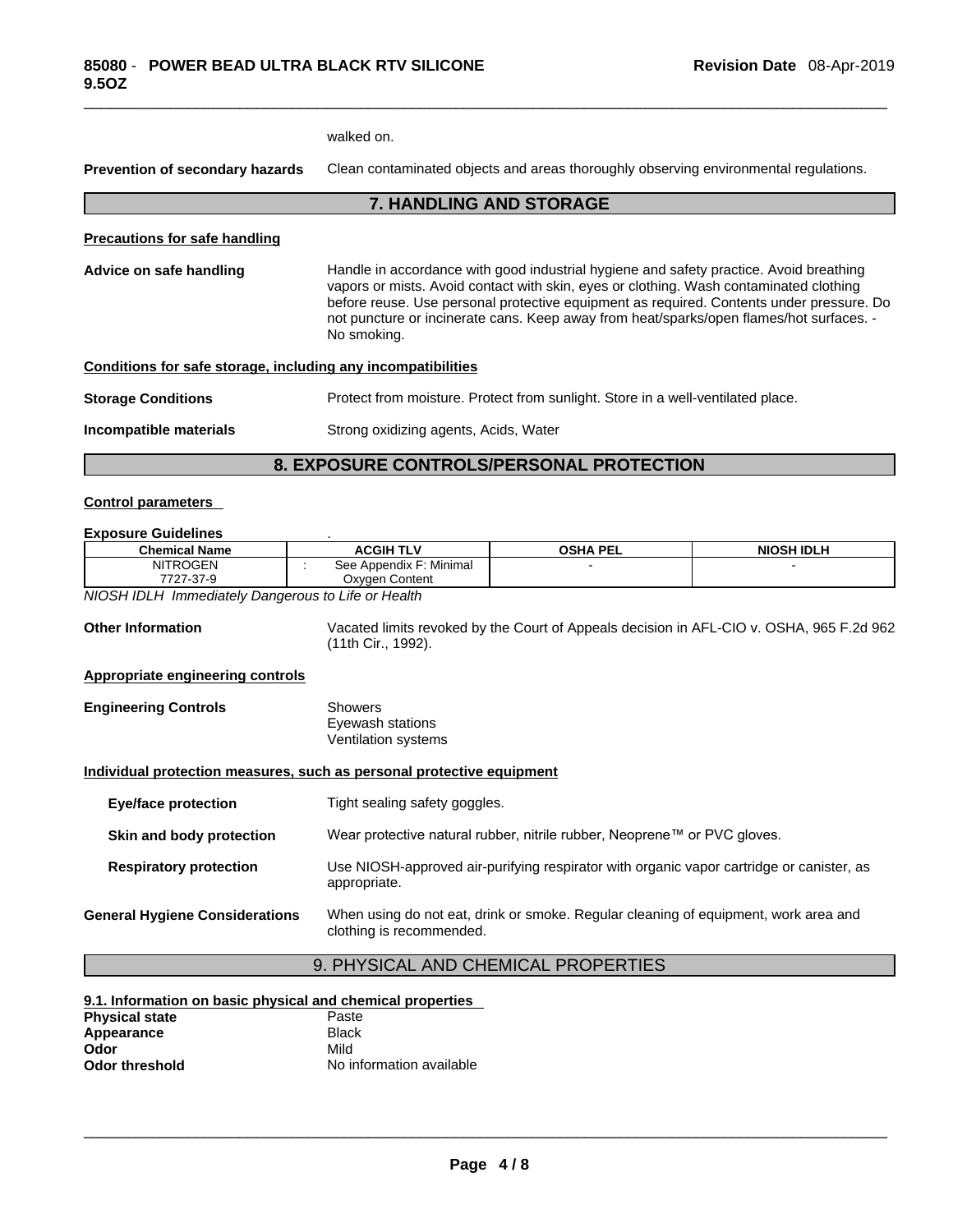| <b>Property</b>                      | <b>Values</b>            | Remarks • Method |
|--------------------------------------|--------------------------|------------------|
| рH                                   | No information available |                  |
| Melting point / freezing point       | No information available |                  |
| <b>Boiling point / boiling range</b> | No information available | Polymerization   |
| <b>Flash point</b>                   | > 93 °C $/$ > 200 °F     |                  |
| <b>Evaporation rate</b>              | No information available |                  |
| Flammability (solid, gas)            | No information available |                  |
| <b>Flammability Limit in Air</b>     |                          |                  |
| <b>Upper flammability limit:</b>     | No information available |                  |
| Lower flammability limit:            | No information available |                  |
| Vapor pressure                       | $<$ 5 mm $Hg$            |                  |
| Vapor density                        | >1                       | $Air = 1$        |
| <b>Relative density</b>              | 1.44                     |                  |
| <b>Water solubility</b>              | Not applicable           | Polymerization   |
| Solubility(ies)                      | No information available |                  |
| <b>Partition coefficient</b>         | No information available |                  |
| <b>Autoignition temperature</b>      | No information available |                  |
| <b>Decomposition temperature</b>     | No information available |                  |
| <b>Kinematic viscosity</b>           | No information available |                  |
| <b>Dynamic viscosity</b>             | No information available |                  |
| <b>Explosive properties</b>          | No information available |                  |
| <b>Oxidizing properties</b>          | No information available |                  |
| <b>Other Information</b>             |                          |                  |
| <b>Softening point</b>               | No information available |                  |
| <b>Molecular weight</b>              | No information available |                  |
| <b>VOC Content (%)</b>               | $3.1\%$ , 44.75 g/l      |                  |
| <b>Density</b>                       | No information available |                  |
| <b>Bulk density</b>                  | No information available |                  |
| <b>SADT</b> (self-accelerating       | No information available |                  |
| decomposition temperature)           |                          |                  |

## **10. STABILITY AND REACTIVITY**

## **Reactivity**

No information available

## **Chemical stability**

Stable under normal conditions

## **Possibility of Hazardous Reactions**

None under normal processing.

## **Conditions to avoid**

Heat, flames and sparks.

## **Incompatible materials**

Strong oxidizing agents, Acids, Water

## **Hazardous Decomposition Products**

Carbon oxides Nitrogen oxides (NOx) Formaldehyde May release 2-butanone oxime (ethyl methyl ketoxime) at elevated temperature

## **11. TOXICOLOGICAL INFORMATION**

## **Information on likely routes of exposure**

**Inhalation** May cause irritation of respiratory tract.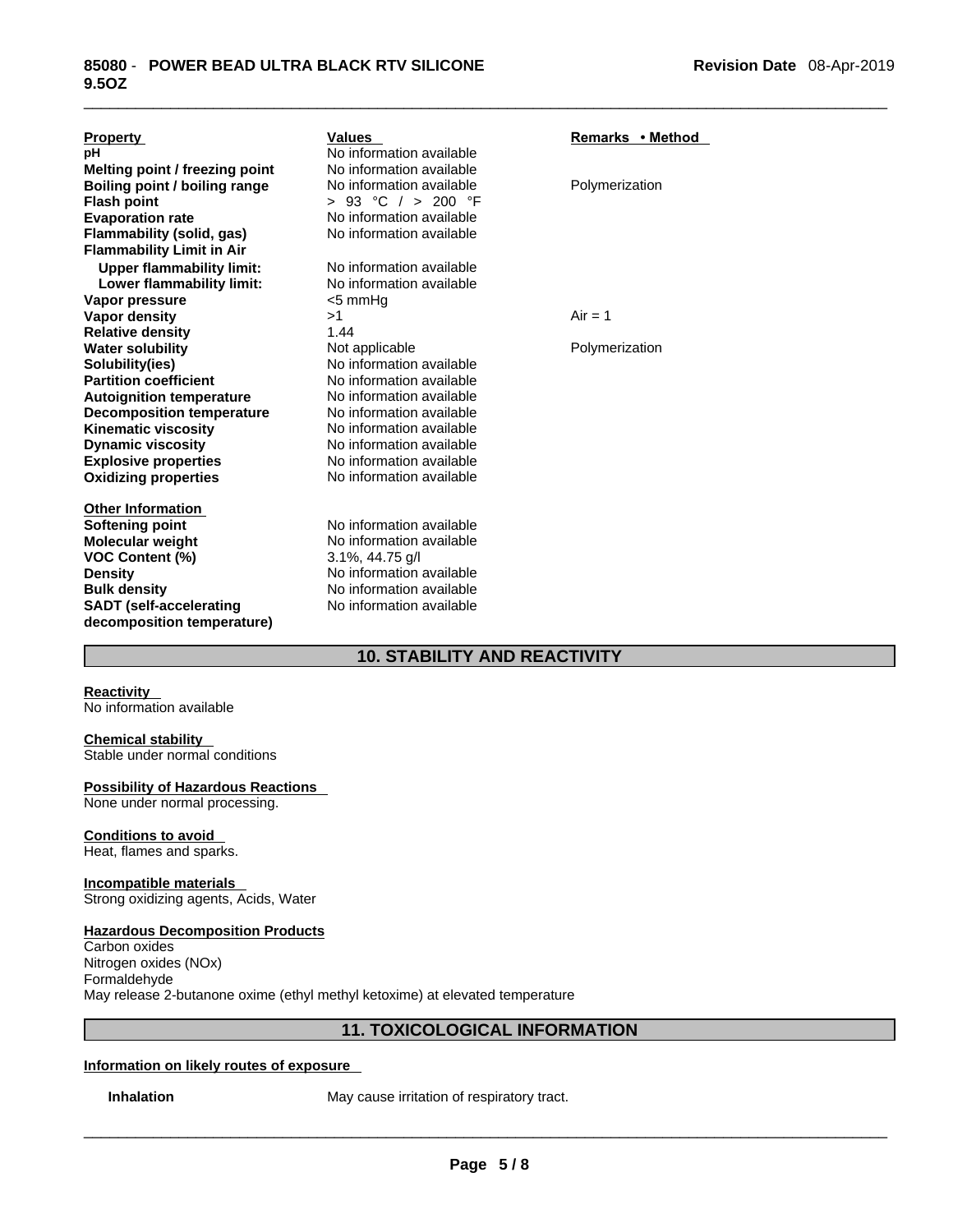| Eye contact                                                                                                                                                                                                    |                                                                                                                                                                                                                                                | Contact with eyes may cause irritation. May cause redness and tearing of the eyes.         |                         |
|----------------------------------------------------------------------------------------------------------------------------------------------------------------------------------------------------------------|------------------------------------------------------------------------------------------------------------------------------------------------------------------------------------------------------------------------------------------------|--------------------------------------------------------------------------------------------|-------------------------|
| <b>Skin contact</b>                                                                                                                                                                                            | May cause skin irritation and/or dermatitis. May cause sensitization by skin contact.                                                                                                                                                          |                                                                                            |                         |
| Ingestion                                                                                                                                                                                                      | Ingestion may cause irritation to mucous membranes.                                                                                                                                                                                            |                                                                                            |                         |
| <b>Chemical Name</b>                                                                                                                                                                                           | Oral LD50                                                                                                                                                                                                                                      | <b>Dermal LD50</b>                                                                         | <b>Inhalation LC50</b>  |
| SYNTHETIC ISOPARAFFINIC<br><b>HYDROCARBON</b><br>64742-47-8                                                                                                                                                    | > 5000 mg/kg (Rat)                                                                                                                                                                                                                             | > 2000 mg/kg (Rabbit)                                                                      | $> 5.2$ mg/L (Rat) 4 h  |
| <b>2-BUTANONE OXIME</b><br>$96 - 29 - 7$                                                                                                                                                                       | $= 930$ mg/kg (Rat)                                                                                                                                                                                                                            | 1000 - 1800 mg/kg (Rabbit)                                                                 | $> 4.83$ mg/L (Rat) 4 h |
| Information on toxicological effects                                                                                                                                                                           |                                                                                                                                                                                                                                                |                                                                                            |                         |
| <b>Symptoms</b>                                                                                                                                                                                                | No information available.                                                                                                                                                                                                                      |                                                                                            |                         |
|                                                                                                                                                                                                                |                                                                                                                                                                                                                                                | Delayed and immediate effects as well as chronic effects from short and long-term exposure |                         |
| <b>Sensitization</b><br>Germ cell mutagenicity<br>Carcinogenicity<br>A3 - Animal Carcinogen<br>IARC (International Agency for Research on Cancer)<br>Group 2B - Possibly Carcinogenic to Humans<br>X - Present | No information available.<br>No information available.<br>No information available.<br>ACGIH (American Conference of Governmental Industrial Hygienists)<br>OSHA (Occupational Safety and Health Administration of the US Department of Labor) |                                                                                            |                         |
| <b>Target Organ Effects</b>                                                                                                                                                                                    | Eyes, Respiratory system, Skin.                                                                                                                                                                                                                |                                                                                            |                         |
| The following values are calculated based on chapter 3.1 of the GHS document.<br><b>ATEmix (oral)</b><br><b>ATEmix (dermal)</b>                                                                                | 10362 mg/kg<br>8801 mg/kg                                                                                                                                                                                                                      |                                                                                            |                         |
|                                                                                                                                                                                                                |                                                                                                                                                                                                                                                | <b>12. ECOLOGICAL INFORMATION</b>                                                          |                         |

## **Ecotoxicity**

92.76 % of the mixture consists of component(s) of unknown hazards to the aquatic environment

#### **Persistence and degradability**

No information available.

## **Bioaccumulation**

No information available.

#### **Mobility**

No information available.

| <b>Chemical Name</b> | coefficient<br><b>Partition</b> |
|----------------------|---------------------------------|
| 2-BUTANONE OXIME     | 0.65                            |
| 96-29-7              |                                 |

## **Other adverse effects**

No information available

## **13. DISPOSAL CONSIDERATIONS**

## **Waste treatment methods**

**Disposal of wastes** Disposal should be in accordance with applicable regional, national and local laws and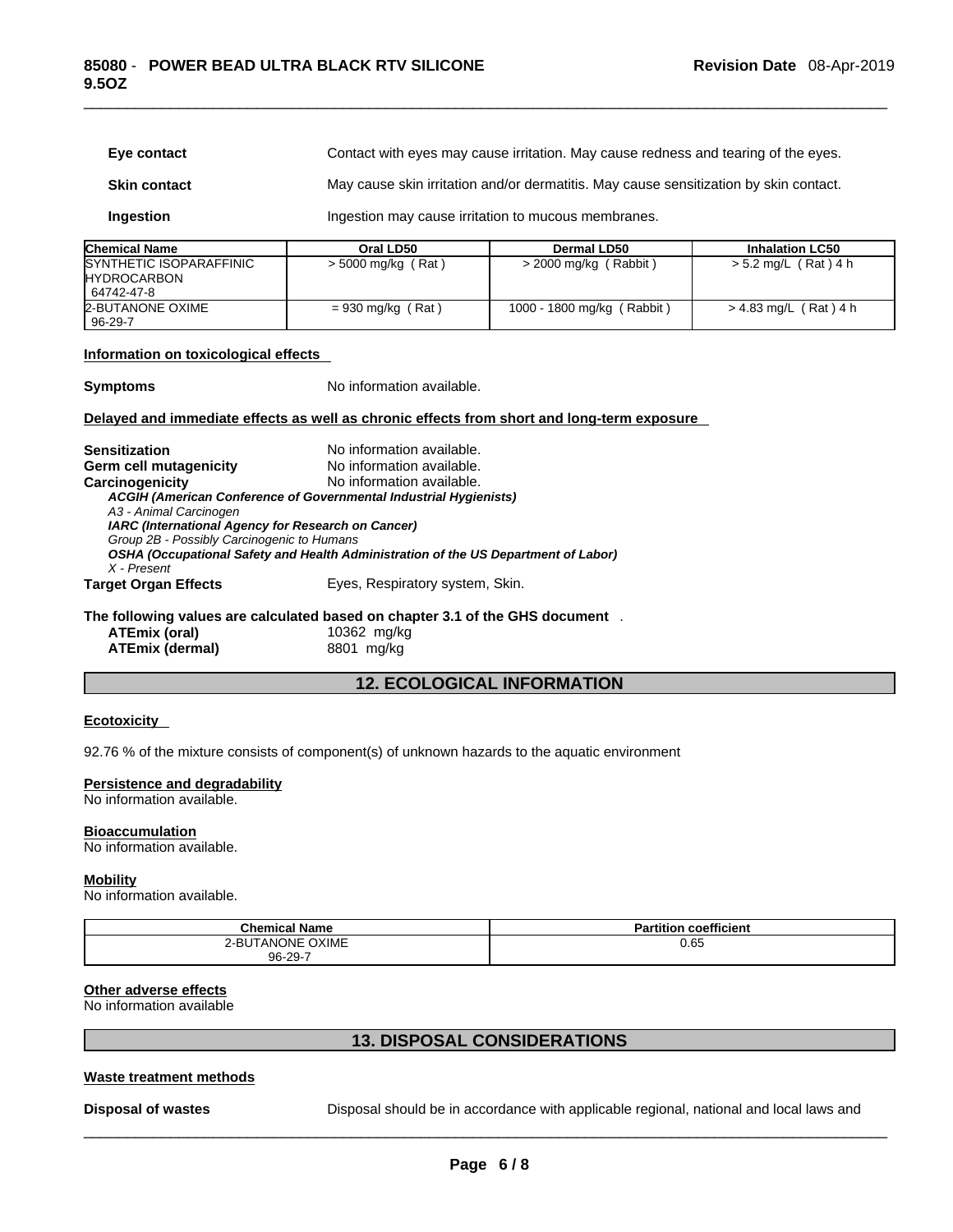## regulations.

**Contaminated packaging Do not reuse container.** 

**US EPA Waste Number** Not applicable

## **14. TRANSPORT INFORMATION**

## **DOT**

| UN/ID No                        | 1950                            |
|---------------------------------|---------------------------------|
| Proper shipping name:           | Aerosols, Limited Quantity (LQ) |
| <b>Hazard Class</b>             | 2.2                             |
| <b>Emergency Response Guide</b> | 126                             |
| <b>Number</b>                   |                                 |
| <b>IATA</b>                     |                                 |
| <b>UN/ID No</b>                 | <b>ID 8000</b>                  |
| Proper shipping name:           | Consumer commodity              |
|                                 |                                 |

**Hazard Class** 9 **ERG Code** 9L

#### **IMDG**

| UN/ID No              | 1950                       |
|-----------------------|----------------------------|
| Proper shipping name: | Aerosols, Limited Quantity |
| <b>Hazard Class</b>   | 22                         |
| EmS-No                | $F-D. S-U$                 |

**Proper shipping name:** Aerosols, Limited Quantity (LQ) **EmS-No** F-D, S-U

## **15. REGULATORY INFORMATION**

| Complies       |
|----------------|
| Complies       |
| Not determined |
| Not determined |
| Complies       |
| Complies       |
| Complies       |
| Complies       |
|                |

## **Legend:**

**TSCA** - United States Toxic Substances Control Act Section 8(b) Inventory **DSL/NDSL** - Canadian Domestic Substances List/Non-Domestic Substances List  **EINECS/ELINCS** - European Inventory of Existing Chemical Substances/European List of Notified Chemical Substances **ENCS** - Japan Existing and New Chemical Substances **IECSC** - China Inventory of Existing Chemical Substances **KECL** - Korean Existing and Evaluated Chemical Substances

**PICCS** - Philippines Inventory of Chemicals and Chemical Substances

**AICS** - Australian Inventory of Chemical Substances

## **US Federal Regulations**

## **SARA 313**

Section 313 of Title III of the Superfund Amendments and Reauthorization Act of 1986 (SARA). This product does not contain any chemicals which are subject to the reporting requirements of the Act and Title 40 of the Code of Federal Regulations, Part 372

## **SARA 311/312 Hazard Categories**

**Acute health hazard** Yes